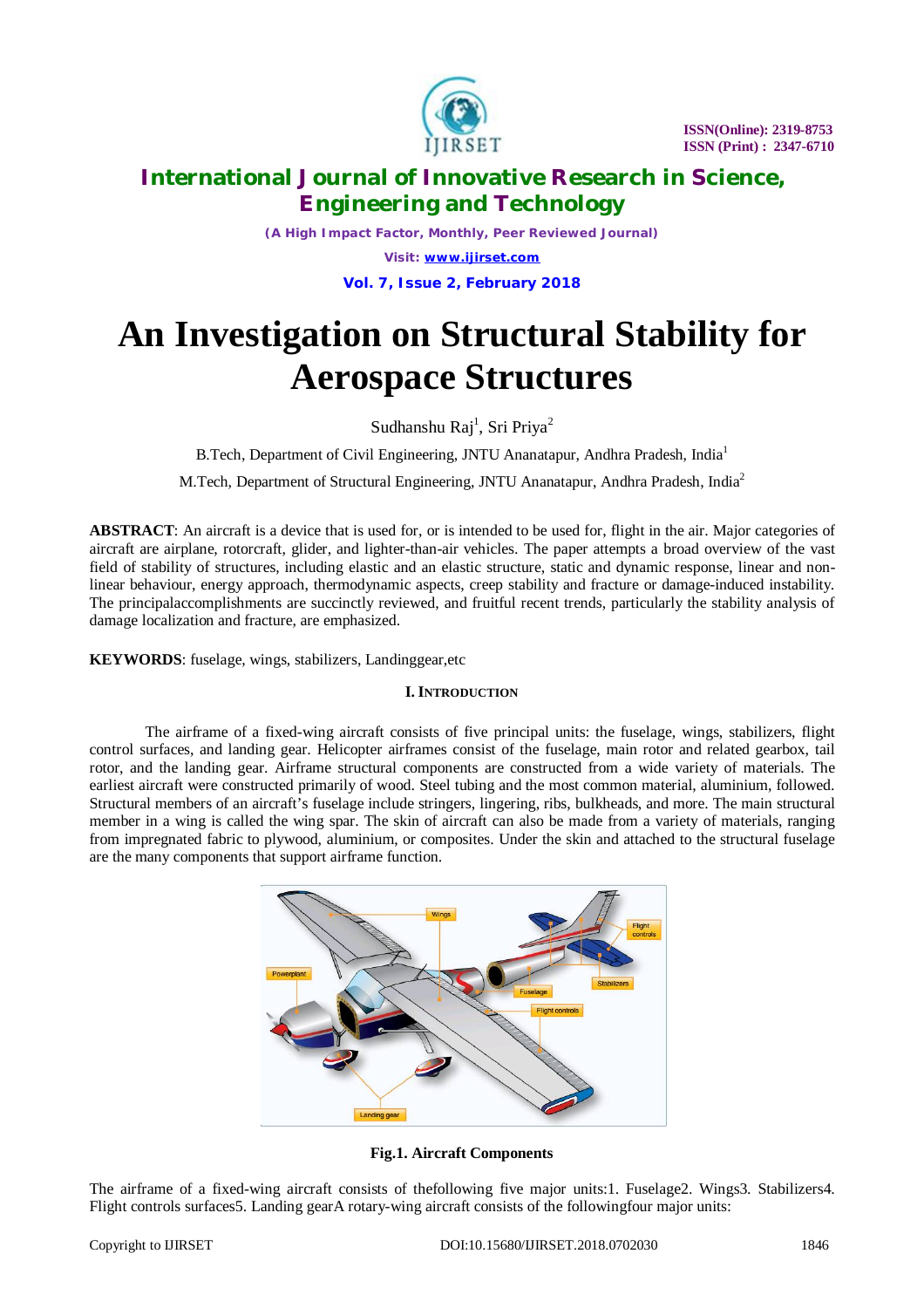

*(A High Impact Factor, Monthly, Peer Reviewed Journal)*

*Visit: [www.ijirset.com](http://www.ijirset.com)*

# **Vol. 7, Issue 2, February 2018**

1. Fuselage 2. Landing gear 3. Main rotor assembly 4. Tail rotor assembly

# **1. FUSELAGE**

The fuselage is the main structure, or body, of theaircraft. It provides space for personnel, cargo, controls, and most of the accessories. The power plant, wings, stabilizers, and landing gear are attached to it.There are two general types of fuselageconstructionwelded steel truss and monocoquedesigns. The welded steel truss was used in smallerNavy aircraft, and it is still being used in somehelicopters.The monocoque design relies largely on thestrength of the skin, or covering, to carry various loads.The monocoque design may be divided into threeclassesmonocoque, semimonocoque, and reinforcedshell.



**Fig.2. Semi monocoque fuselage construction.**

# **2. WINGS**

Wings develop the major portion of the lift of aheavier-than-air aircraft. Wing structures carry some ofthe heavier loads found in the aircraft structure. Theparticular design of a wing depends on many factors,such as the size, weight, speed, rate of climb, and use ofthe aircraft. The wing must be constructed so that itholds its aerodynamics shape under the extremestresses of combat maneuvers or wing loading.



**Fig. 3.Two-spar wing construction.**

# **3. STABILIZERS**

The stabilizing surfaces of an aircraft consist ofvertical and horizontal airfoils. They are called the*vertical stabilizer* (or*fin*) and *horizontal stabilizer*.These two airfoils, along with the rudder and elevators,form the tail section. For inspection and maintenancepurposes, the entire tail section is considered a singleunit called the *empennage*.The main purpose of stabilizers is to keep theaircraft in straight-and-level flight.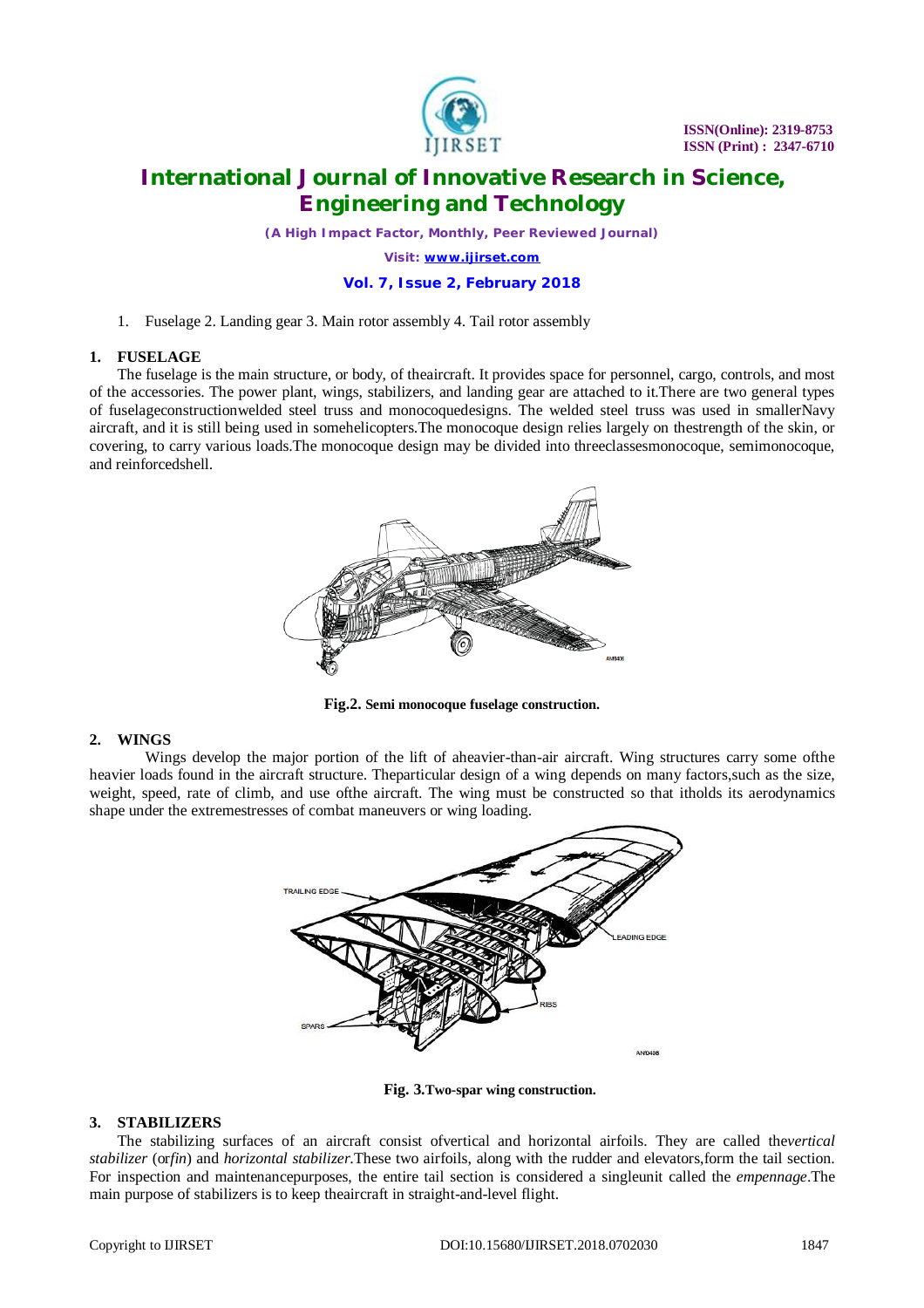

*(A High Impact Factor, Monthly, Peer Reviewed Journal)*

*Visit: [www.ijirset.com](http://www.ijirset.com)*

**Vol. 7, Issue 2, February 2018**



**Fig.4. Axes and fundamental movements of the aircraft.**

# **4. FLIGHT CONTROL SURFACES**

Flight control surfaces are hinged (movable)airfoils designed to change the attitude of the aircraftduring flight. These surfaces are divided into threegroups—primary, secondary, and auxiliary.

### **Primary Group**

The primary group of flight control surfacesincludes ailerons, elevators, and rudders. The aileronsattach to the trailing edge of the wings. They control therolling (or banking) motion of the aircraft. This actionis known as *longitudinal control*.

#### **Secondary Group**

The secondary group includes the trim tabs andspring tabs. Trim tabs are small airfoils recessed intothe trailing edges of the primary control surface. Eachtrim tab hinges to its parent primary control surface, butoperates by an independent control. Trim tabs let thepilot trim out an unbalanced condition without exertingpressure on the primary controls.

# **Auxiliary Group**

The auxiliary group includes the wing flaps, spoilers, speed brakes, and slats.

**WING FLAPS.—**Wing flaps give the aircraft extra lift. Their purpose is to reduce the landing speed.Reducing the landing speed shortens the length of thelanding rollout. Flaps help the pilot land in small orobstructed areas by increasing the glide angle withoutgreatly increasing the approach speed. The use of flapsduring takeoff serves to reduce the length of the takeoffrun.



**Fig.5. Types of flaps.**

**SPOILERS.**—Spoilers are used to decrease winglift. The specific design, function, and use vary withdifferent aircraft. **SPEED BRAKES.—Speed brakes are movablecontrol surfaces used for reducing the speed of theaircraft. SLATS.—**Slats are movable control surfaces thatattach to the leading edge of the wing. When the slat isretracted, it forms the leading edge of the wing.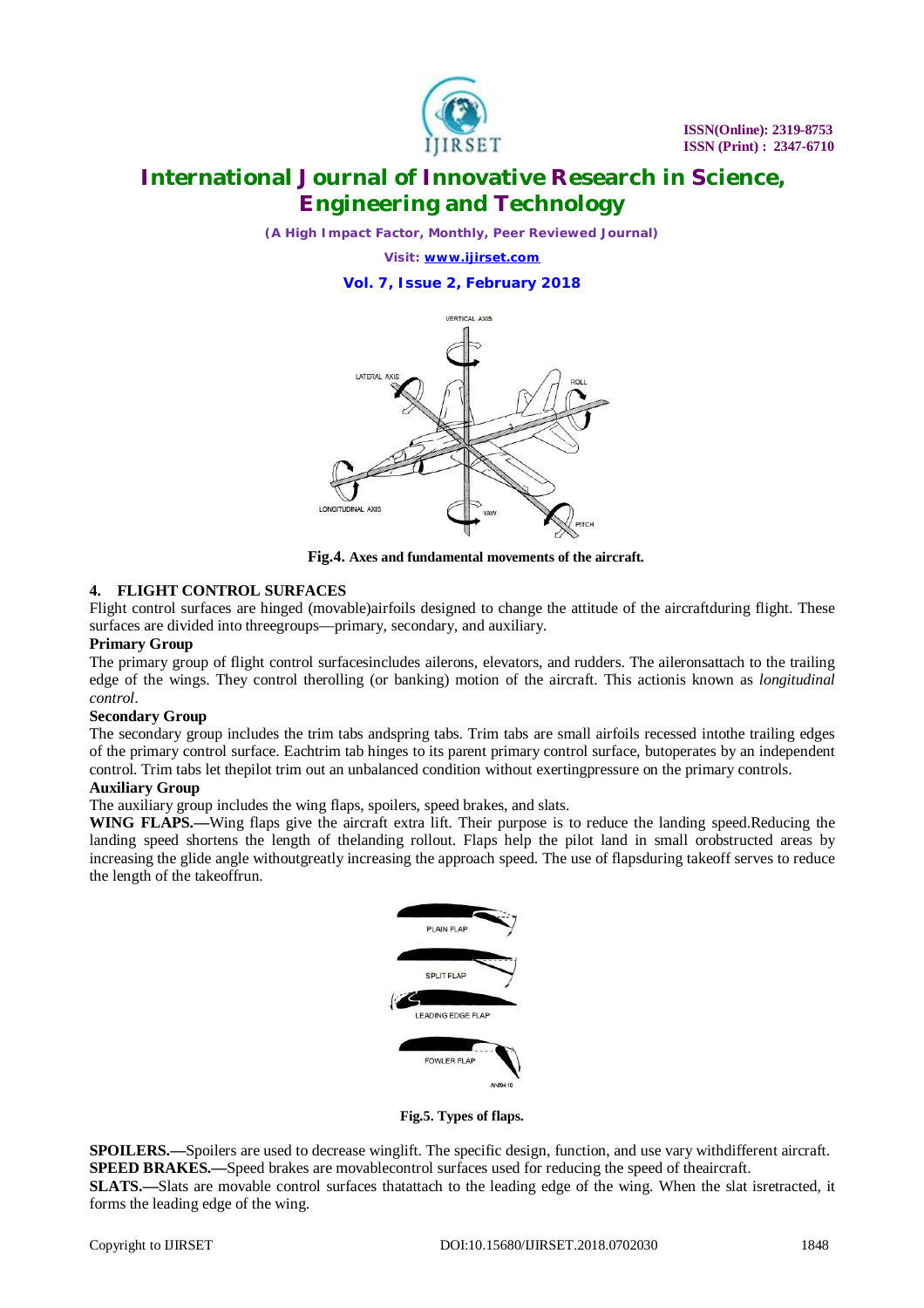

*(A High Impact Factor, Monthly, Peer Reviewed Journal)*

*Visit: [www.ijirset.com](http://www.ijirset.com)*

# **Vol. 7, Issue 2, February 2018**

# **5. LANDING GEAR**

BeforeWorldWar II, aircraft were made with theirmain landing gear located behind the center of gravity.An auxiliary gear under the fuselage nose was added.This arrangement became known as the *tricycle type oflanding gear*. Nearly all present-day Navy aircraft areequipped with tricycle landing gear. The tricycle gearhas the following advantages over older landing gear:

- More stable in motion on the ground
- Maintains the fuselage in a level position
- Increases the pilot's visibility and control
- Makes landing easier, especially in cross winds



**Fig. 6.Typical landing gear system.**

#### **MAIN ROTOR ASSEMBLY**

The main rotor (rotor wing) and rotor head (hubassembly) are identical in theory of flight but differ inengineering or design. They are covered here becausetheir functions are closely related. The power plant,transmission, drive-train, hydraulic flight control, androtor systems all work together. Neither has a functionwithout the other.



**Fig. 7.Main rotor head/hub assembly.**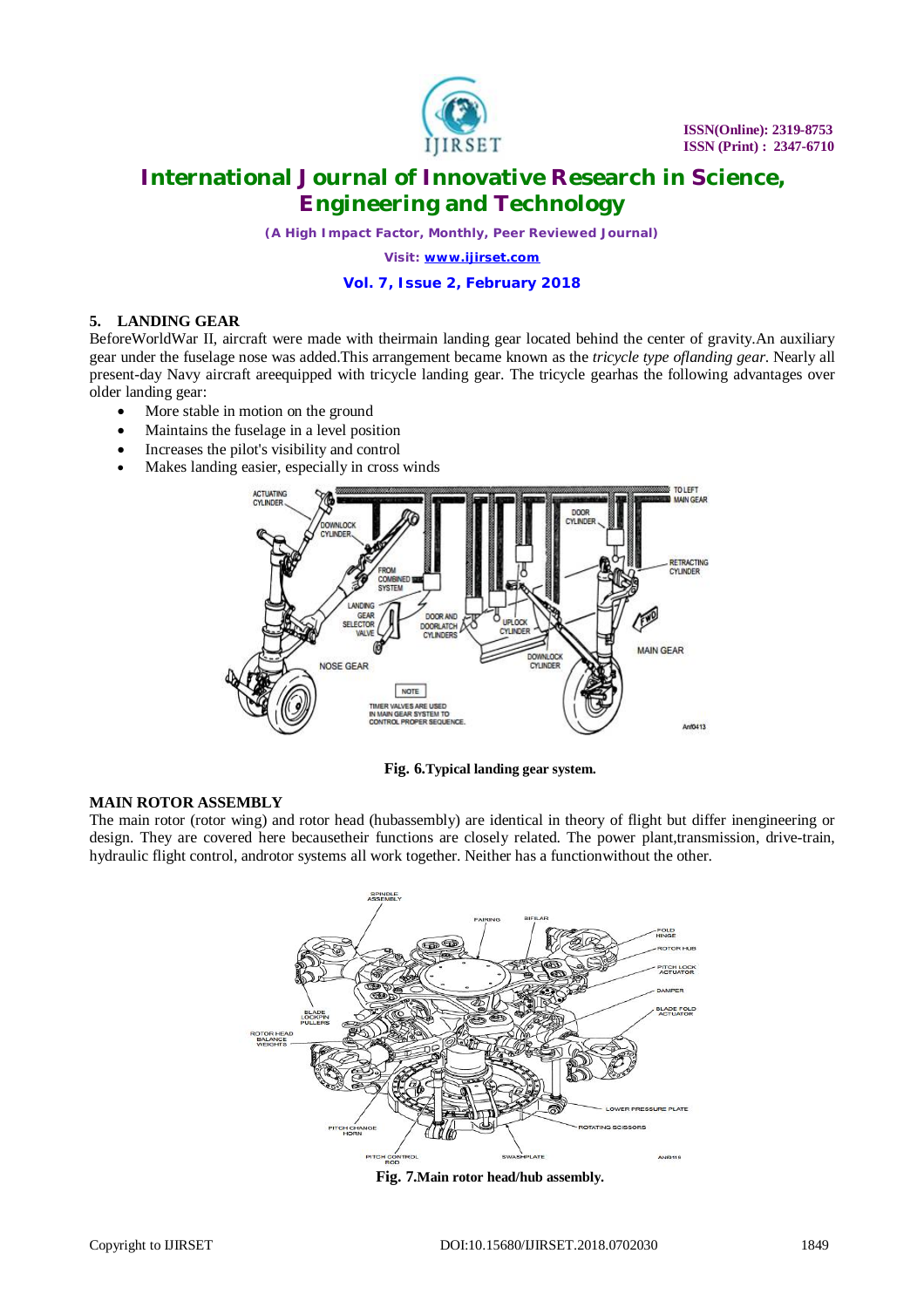

*(A High Impact Factor, Monthly, Peer Reviewed Journal)*

*Visit: [www.ijirset.com](http://www.ijirset.com)*

### **Vol. 7, Issue 2, February 2018**

#### **TAIL ROTOR GROUP**

The directional control and antitorque action of thehelicopter is provided by the tail rotor group.



#### **II.LITERATURE SURVEY**

### **Structural stabilityZdeneÏk P. BazÏant\*Walter P. Murphy Professor of Civil Engineering and Materials Science, Northwestern University, 2145 Sheridan Road, Evanston, IL60208-3109, USA**

The paper attempts a broad overview of the vast field of stability of structures, including elastic and anelasticstructures, static and dynamic response, linear and non-linear behavior, energy approach, thermodynamic aspects,creep stability and fracture or damage-induced instability. The importance of stability theory to various Fields ofengineering and applied science is pointed out and the history of the discipline is brie¯y sketched. The principalaccomplishments are succinctly reviewed, and fruitful recent trends, particularly the stability analysis of damagelocalization and fracture, are emphasized. Only selected references are given. # 1999 Elsevier Science Ltd. All rightsreserved.

### **Future structural stability design for compositeSpace and airframe structuresR. Degenhardt\* †, a. Kling\***

European space and aircraft industry demands for reduced development and operatingcosts. Structural weight reduction by exploitation of structural reserves in composite spaceand aerospace structures contributes to this aim, however, it requires accurate andexperimentally validated stability analysis of real structures under realistic loading conditions.This paper presents different advances from the area of structural stability analysis ofcomposite aerospace structures which contribute to that field.

#### **III.STRUCTURAL STRESS**

The primary factors to consider in aircraft structures are strength, weight, and reliability. These factors determine the requirements to be met by any material used to construct or repair the aircraft. Airframes must be strong and light in weight. An aircraft built so heavy that it couldn't support more than a few hundred pounds of additional weight would beuseless. All materials used to construct an aircraft must be reliable. Reliability minimizes the possibility of dangerous and unexpected failures.Many forces and structural stresses act on an aircraft when it is flying and when it is static. When it is static, the force of gravity produces weight, which is supported by the landing gear. The landing gear absorbs the forces imposed on the aircraft by take-offs and landings. During flight, any manoeuvre that causes acceleration or deceleration increases the forces and stresses on the wings and fuselage. Stresses on the wings, fuselage, and landing gear of aircraft are tension, compression, shear, bending, and torsion. These stresses are absorbed by each component of the wing structure and transmitted to the fuselage structure. The empennage (tail section) absorbs the same stresses and transmits them to the fuselage. These stresses are known as *loads*, and the study of loads is called a *stress analysis.* Stresses are analysed and considered when an aircraft is designed. The stresses acting on an aircraft are shown in figure 9.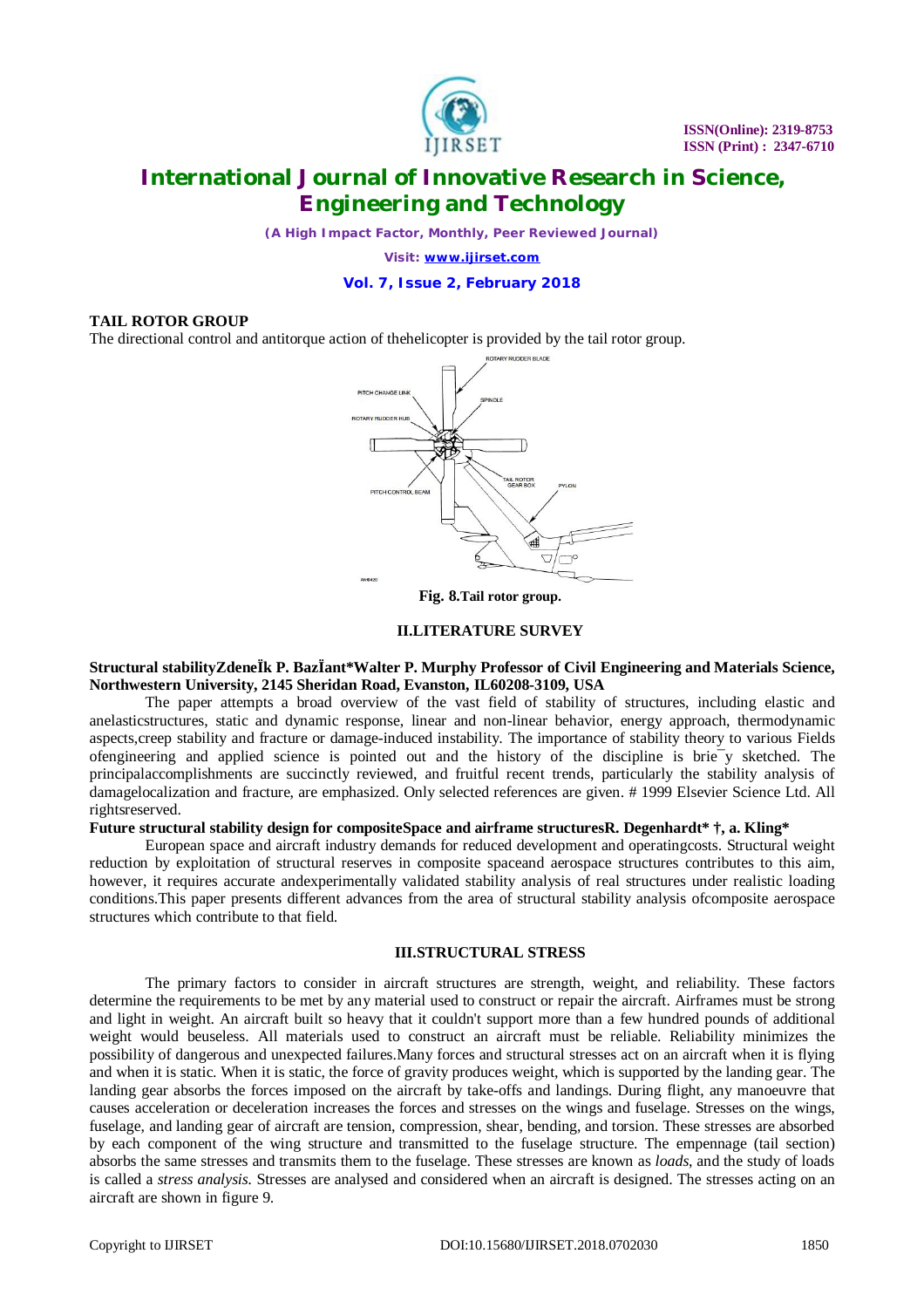

*(A High Impact Factor, Monthly, Peer Reviewed Journal)*

*Visit: [www.ijirset.com](http://www.ijirset.com)*

# **Vol. 7, Issue 2, February 2018**

### **TENSION**

Tension (fig. 9, view A) is defined as *pull*. It is the stress of stretching an object or pulling at its ends. Tension is the resistance to pulling apart or stretching produced by two forces pulling in opposite directions along the same straight line. For example, an elevator control cable is in additional tension when the pilot moves the control column.

# **COMPRESSION**

If forces acting on an aircraft move toward each other to squeeze the material, the stress is called *compression*. Compression (fig. 9, view B) is theopposite of tension. Tension is **pull**, and compression is **push**. Compression is the resistance to crushingproduced by two forces pushing toward each other in the same straight line. For example, when an airplane is on the ground, the landing gear struts are under a constant compression stress.

### **SHEAR**

Cutting a piece of paper with scissors is an example of a shearing action. In an aircraft structure, shear (fig.9, view D) is a stress exerted when two pieces of fastened material tend to separate. Shear stress is the outcome of sliding one part over the other in opposite directions. The rivets and bolts of an aircraft experience both shear and tension stresses.

### **BENDING**

Bending (fig. 9, view E) is a combination of tension and compression. For example, when bending apiece of tubing, the upper portion stretches (tension)and the lower portion crushes together (compression).The wing spars of an aircraft in flight are subject to bending stresses.



**Figure 9. The five stresses that may act on an aircraft and its parts**.

# **TORSION**

Tensional (fig.9, view C) stresses result from twisting force. When you wring out a chamois skin, you are putting it under torsion. Torsion is produced in an engine crankshaft while the engine is running. Forces that produce tensional stress also produce torque.

# **VARYING STRESS**

All structural members of an aircraft are subject to one or more stresses. Sometimes a structural member has alternate stresses; for example, it is under compression one instant and under tension the next. The strength of aircraft materials must be great enough to withstand maximum force of varying stresses.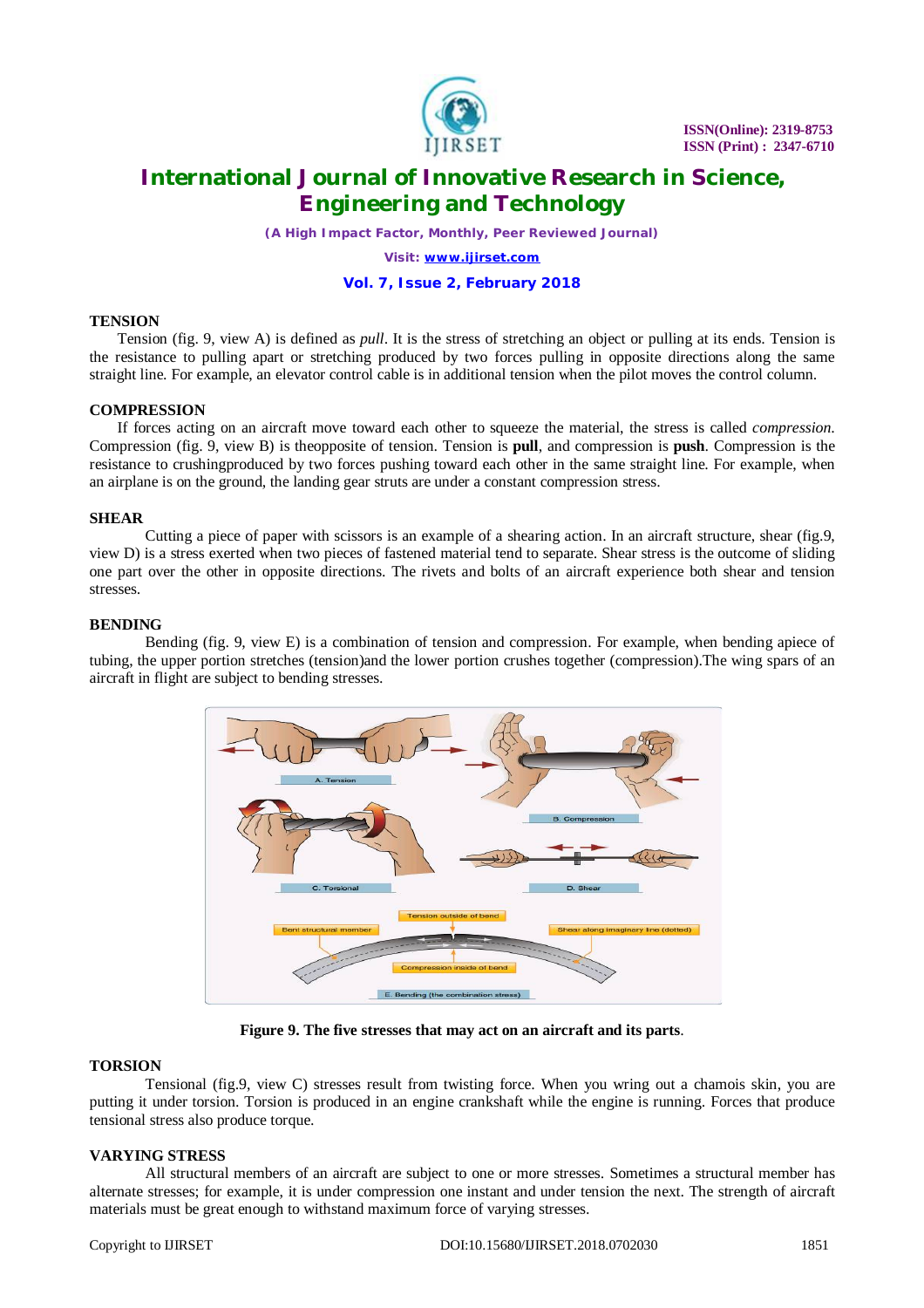

*(A High Impact Factor, Monthly, Peer Reviewed Journal)*

*Visit: [www.ijirset.com](http://www.ijirset.com)*

#### **Vol. 7, Issue 2, February 2018**

#### **IV. SPECIFIC ACTION OF STRESSES**

The fuselage of an aircraft is subject the five types of stress—torsion, bending, tension, shear, and compression. Torsional stress in a fuselage is created in several ways. For example, tensional stress is encountered in engine torque on turboprop aircraft. Engine torque tends to rotate the aircraft in the direction opposite to the direction the propeller is turning. This force createstorsion stress in the fuselage. Figure 3 shows the effect of the rotating propellers. Also, torsionstress on the fuselage is created by the action of the ailerons when the aircraft is maneuverer. When an aircraft is on the ground, there is a bending force on the fuselage. This force occurs because of the weight of the aircraft. Bending increases when the aircraft makes a carrier landing. This bending action creates a tension stress on the lower skin of the fuselage and a compression stress on the top skin. Bending action is shown in figure 4. These stresses aretransmitted to the fuselage when the aircraft is in-flight. Bending occurs because of the reaction of the airflow against the wings and empennage. When the aircraft is in flight, lift forces act upward against the wings, tending to bend them upward. The wings are prevented from folding over the fuselage by the resisting strength of the wing structure. The bending action creates a tension stress on the bottom of the wings and a compression stress on the top of the wings.



**Figure 10. Engine torque creates torsion stress in aircraft fuselages.Figure4 Bending action**

#### **V. CONSTRUCTION MATERIALS**

An aircraft must be constructed of materials that are both light and strong. Early aircraft were made of wood. Lightweight metal alloys with strengthgreater than wood were developed and used on later aircraft. Materials currently used in aircraft construction are classified as either metallic materials or non-metallic materials.

#### **METALLIC MATERIALS**

The most common metals used in aircraft construction are aluminium, magnesium, titanium, steel, and their alloys.

- Alloys
- Aluminium
- Magnesium
- Titanium
- Steel Alloys

#### **NONMETALLIC MATERIALS**

In addition to metals, various types of plastic materials are found in aircraft construction. Some of these plastics include transparent plastic, reinforced plastic, composite, and carbon-fibre materials.

- Transparent Plastic
- Reinforced Plastic